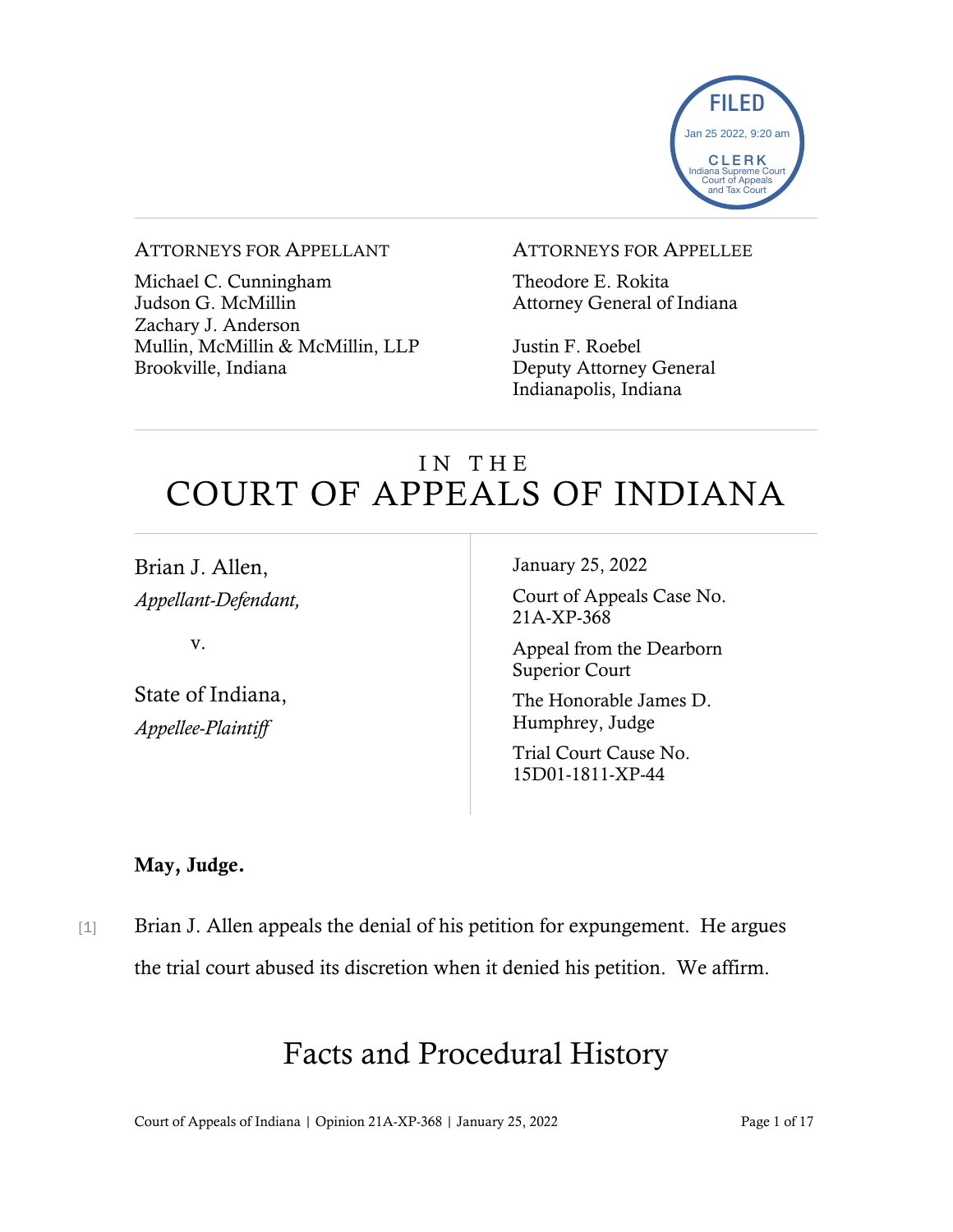[1] This appeal comes to us from a decision by the trial court following remand from our Indiana Supreme Court, which summarized the procedural facts of the underlying case in its opinion:

> In 2002, nineteen-year-old Brian J. Allen accompanied three of his friends to burglarize the home of Larry and Judith Pohlgeers in West Harrison, Indiana. Upon arriving, Allen and another man remained outside, keeping watch as their confederates armed with a lead pipe - broke into the residence. At some point during the burglary, the men who entered the home struck Larry Pohlgeers repeatedly on the head with their cudgel, causing serious bodily injury to their victim.

The State charged Allen with six counts: Class A felony attempted robbery, I.C. § 35-42-5-1 (1998), I.C. § 35-41-5-1, I.C. § 35-41-2-4; Class A felony conspiracy to commit robbery, I.C. § 35-42-5-1, I.C. § 35-41-5-2; Class A felony burglary, I.C. § 35-43- 2-1(2) (Supp. 2002), I.C. § 35-41-2-4; Class A felony conspiracy to commit burglary, I.C. § 35-43-2-1(2), I.C. § 35-41-5-2; Class B felony aggravated battery, I.C. § 35-42-2-1.5; and Class C felony battery with a deadly weapon, I.C.  $\S 35-42-2-1(a)(3)$ . The State ultimately dismissed the six original counts in exchange for Allen agreeing to plead guilty to Class B felony conspiracy to commit burglary. *See* I.C. § 35-43-2-1(1) (Supp. 2002), I.C. § 35-41-5-2.

Allen was sentenced to sixteen years of imprisonment. He later sought and received a modification of his sentence. Allen was placed on probation after serving just over thirty-four months of incarceration. He completed all the terms of his probation without any violations. After waiting the required three years, Allen, who had no prior criminal history, petitioned for expungement under Indiana Code section 35-38-9-4 (the Permissive Expungement Statute).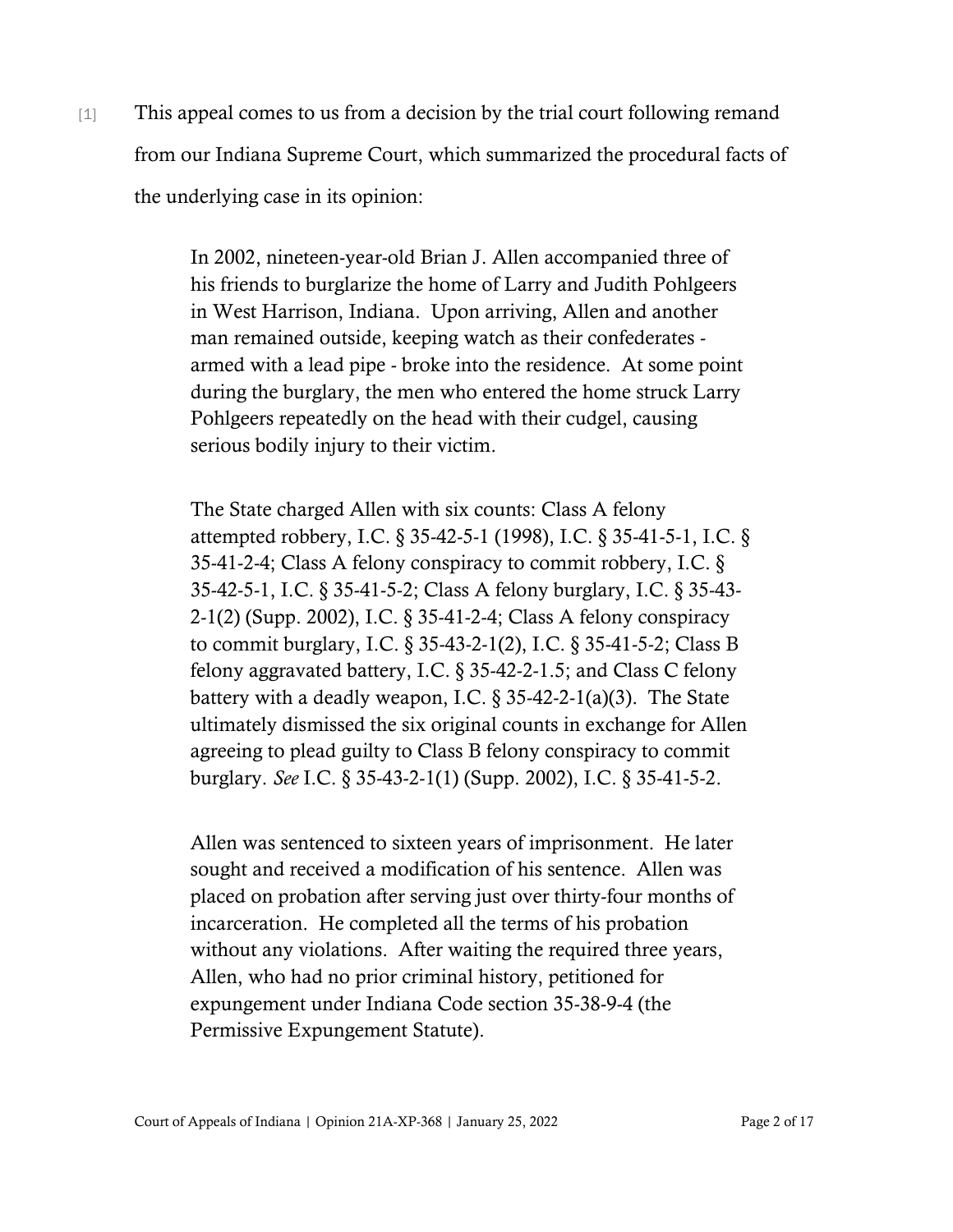At the hearing on his petition, the court heard testimony from Allen on his commitment to work and to his wife and two children. The expungement, he testified, would permit him to advance his career, to "do a better job of being able to provide for [his] family," and to teach his children responsibility. The court also admitted into evidence letters of recommendation from Allen's brother-in-law, his coworker, and a doctor - each of whom attested to Allen's good character and strong work ethic. And while neither of the Pohlgeers attended the expungement hearing, the court considered their testimony from other sources. Larry Pohlgeers, who had passed away, opined at an earlier sentence-modification hearing that Allen "should be given a break" since he'd "learned his lesson." For her part, Judith Pohlgeers informed a victims' advocate that she "was in agreement with Mr. Allen's conviction being expunged in this matter."

Allen admitted at the hearing that Larry Pohlgeers had suffered serious bodily injury as a result of the burglary. Because of his admission, and because the Permissive Expungement Statute exempts convictions of crimes resulting in serious bodily injury, the State expressed doubt as to whether Allen was eligible for expungement. The trial court denied the petition for expungement without explaining its reasoning.

*Allen v. State*, 159 N.E.3d 580, 582 (Ind. 2020) (internal citations to the record omitted). Because the trial court may have denied the petition after incorrectly concluding Allen was ineligible for expungement under the Permissive Expungement Statute, our Indiana Supreme Court reversed the trial court's denial of Allen's petition for expungement and remanded for the trial court to exercise its discretion as to his petition. *Id*. at 586.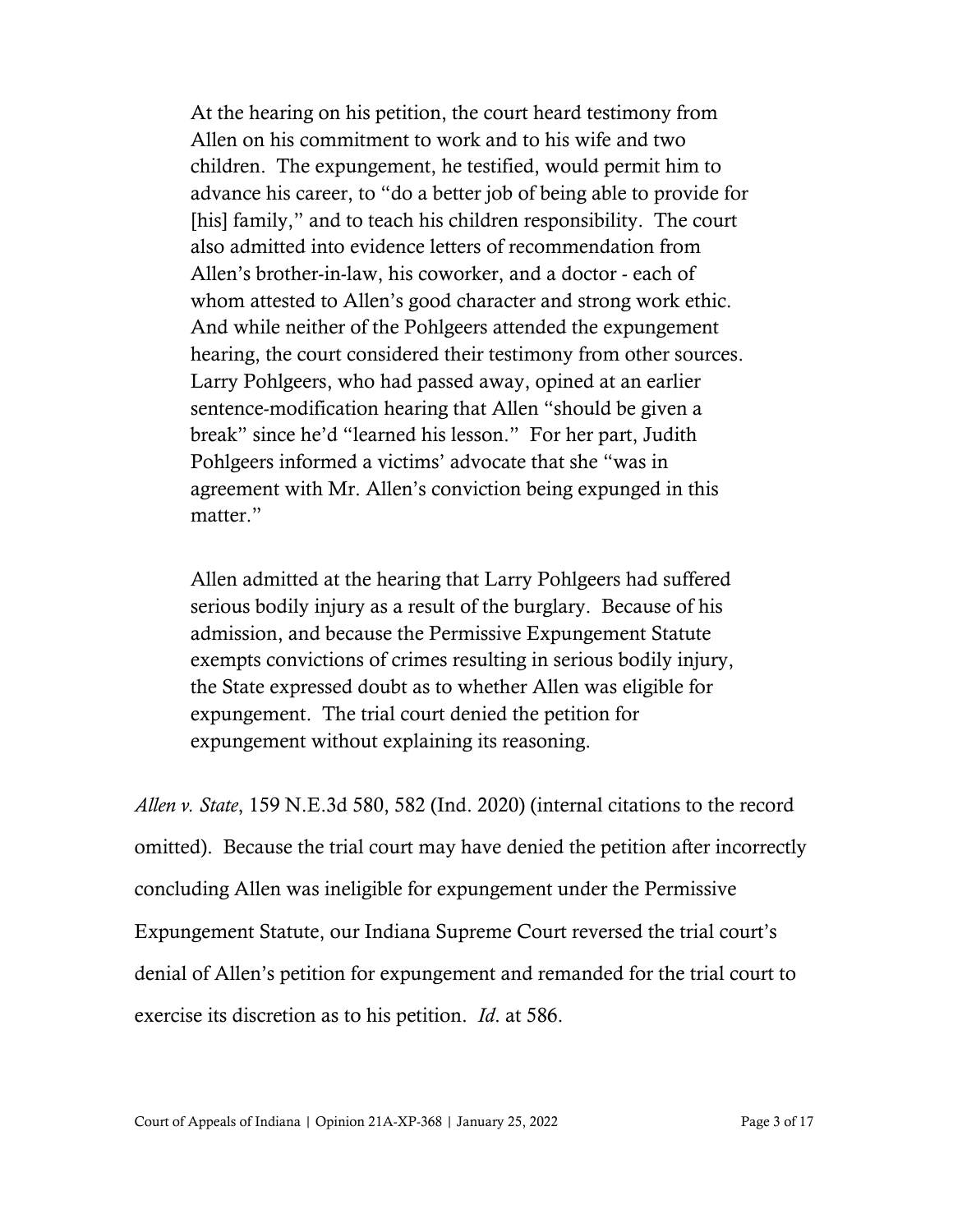[2] On January 14, 2021, Allen filed a motion to set a hearing and asked the trial court to set a pretrial conference or other hearing as it deemed appropriate. On January 25, 2021, the trial court held a telephonic pre-trial conference with the parties. On January 29, 2021, the trial court issued an order noting the pre-trial conference and stating that, at the pre-trial conference, "the court and parties agreed that the Indiana Supreme Court Decision directed the Trial Court to render a decision consistent with the Supreme Court's Decision of 12/22/20 without the need for an additional hearing in this matter." (App. Vol. II at 131.) On February 4, 2021, the trial court issued an order denying Allen's petition for expungement in which the court found:

> a. That Petitioner, Allen, was originally charged with a series of offenses relating to a break-in robbery and beating of two (2) senior citizens, Larry and Judith Polhgeers. [sic]

> b. More specifically, the facts and circumstances of this case are that the Petitioner, Allen, and co-defendants planned and broke into the home of this elderly couple. The husband was semiambulatory and used a walker. This elderly couple was then brutally beaten with a pipe by one of the participants. Evidence further showed that some of the participants had previously broken into this same family's home.

c. Petitioner, Allen, was originally charged in Count I with Burglary, a Class A felony, Count II, Aggravated Battery, a Class B felony, Count III, Aggravated Battery, a Class B felony, County [sic] IV, Conspiracy to Commit Burglary, a Class A felony. Allen was later charged under Count VII, Conspiracy to Commit Burglary, a Class B felony.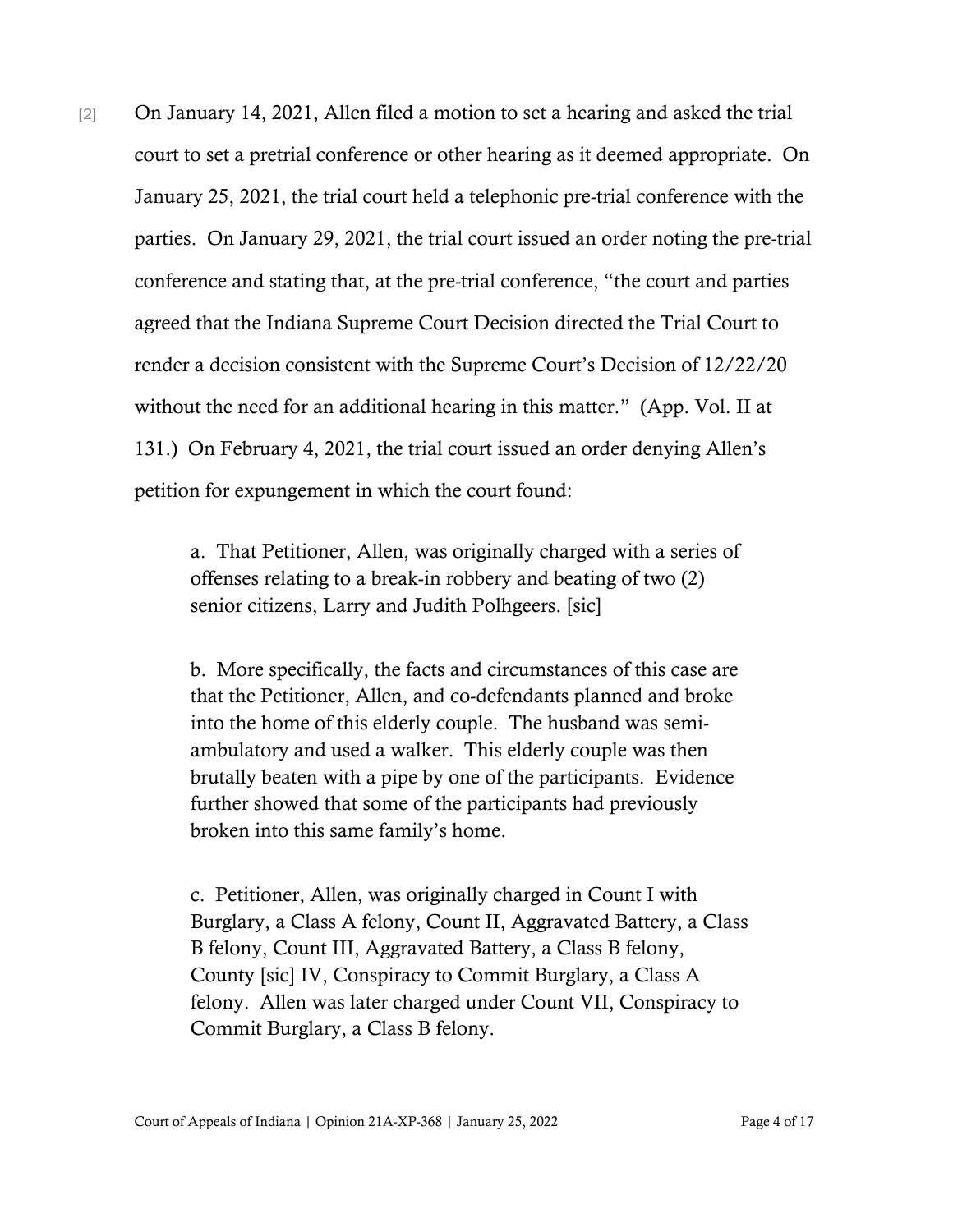c. The Petitioner, Allen, subsequently entered a negotiated plea agreement whereby he pled guilty to Count VII, Conspiracy to Commit Burglary, a Class B felony. The agreement called for Petitioner, Allen, to be sentenced at the discretion of the Court. In return for this plea of guilty, the remaining counts were dismissed.

e. Following the sentencing hearing, Defendant was sentenced by the Court to a term of 5,840 days with 2,920 suspended. The sentence was subsequently modified over objections by the State of Indiana to 5,840 days with 3,738 days suspended. The balance of the modified sentence was to be served on Southeast Regional Community Correction in-home incarceration.

f. In the course of the investigation of this matter, an interview was conducted of the Petitioner, Allen, by detectives. Among the salient facts determined through Defendant's statement are the following:

> 1. That the defendant was aware of and involved in planning of this burglary of the elderly couple for approximately two weeks before the events occurred.

2. That multiple discussions continued with coconspirators until the day that the burglary was committed.

3. Defendant was aware that some of the parties had committed a previous burglary at the Polhgeers' [sic] residence.

4. Petitioner's decision to participate in this crime was not a spur of the moment event or decision. Petitioner's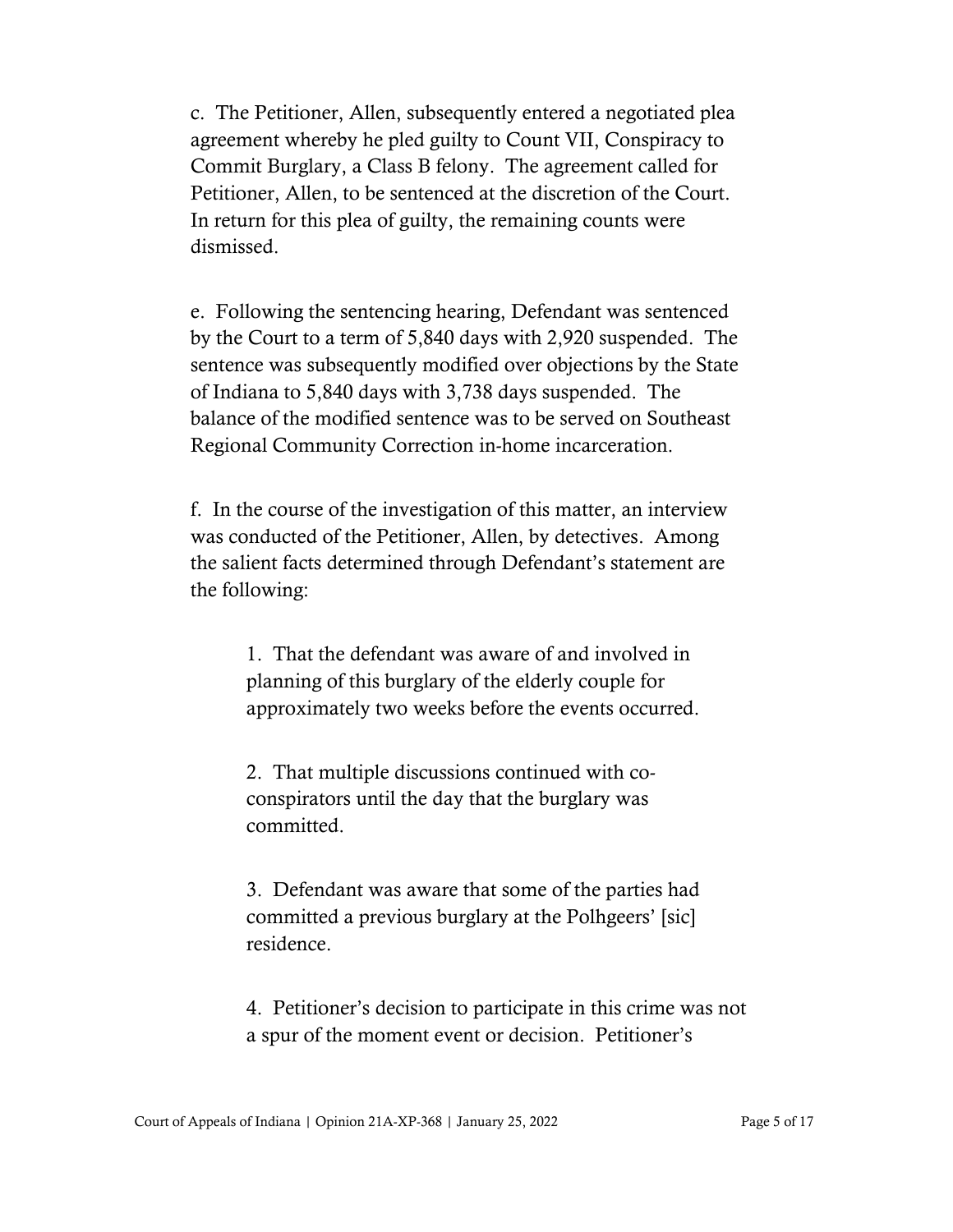decision to participate was made over the course of the conspiracy that lasted at least two (2) weeks.

5. Petitioner agreed to drive and actually did drive the parties to the location on the weekend before the break-in as a dry run so they could "scope out the premises."

6. Petitioner was aware of discussion to potentially use a firearm to scare the individuals.

7. Petitioner was aware, prior to the break-in, that one of his co-participants "wasn't wrapped too tight" and that he was capable of doing anything and that he didn't care if someone got hurt.

8. The Petitioner was aware, through prior discussions with his codefendants, that some co-conspirators would show no pity on the elderly man and that they intended to tie up the elderly woman.

9. Petitioner indicated in his statement that he didn't know ahead of time if they intended to kill the elderly couple, but said "it didn't sound very good and I tried not to know."

10. That Petitioner was aware of discussions that codefendants intended to cut the phone line so the victims could not call for help.

11. Petitioner was aware that one of the parties intended to take a hatchet with the handle wrapped in tape to the burglary.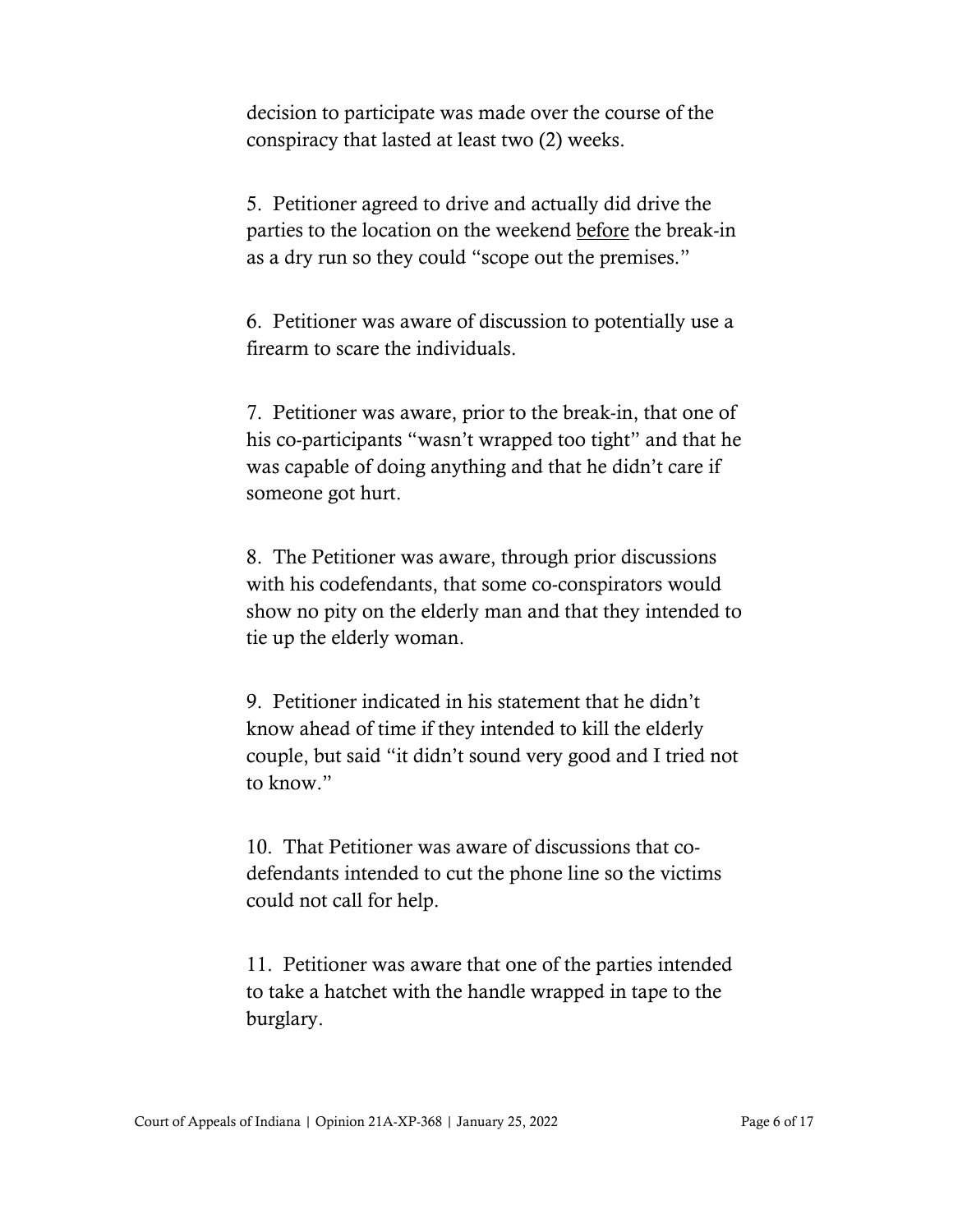12. That Allen agreed to and did drive the participants to the scene of the crime.

13. Allen put on dark clothing like the others involved.

14. Petitioner, Allen, was aware that one of the codefendants was wanted for a probation violation.

15. That Petitioner indicates he was hiding outside the victims' home with others.

16. The Petitioner, Allen, indicated that he watched the break-in and saw one of the co-defendants beat the elderly man and that he was close enough that he could see the elderly man bleeding "like a stuck pig." Allen also saw that the elderly man used a walker.

17. Allen indicated that he could see and hear the blows being struck.

18. Petitioner learned that the elderly woman was attempting to protect herself and her husband and that she was also beaten with the pipe.

19. Petitioner admits seeing a "pile of blood" around the elderly man. He also observed the elderly man on his hands and knees.

20. Petitioner also indicated that based upon what he saw and heard, that he thought the elderly man might die but he did nothing to help.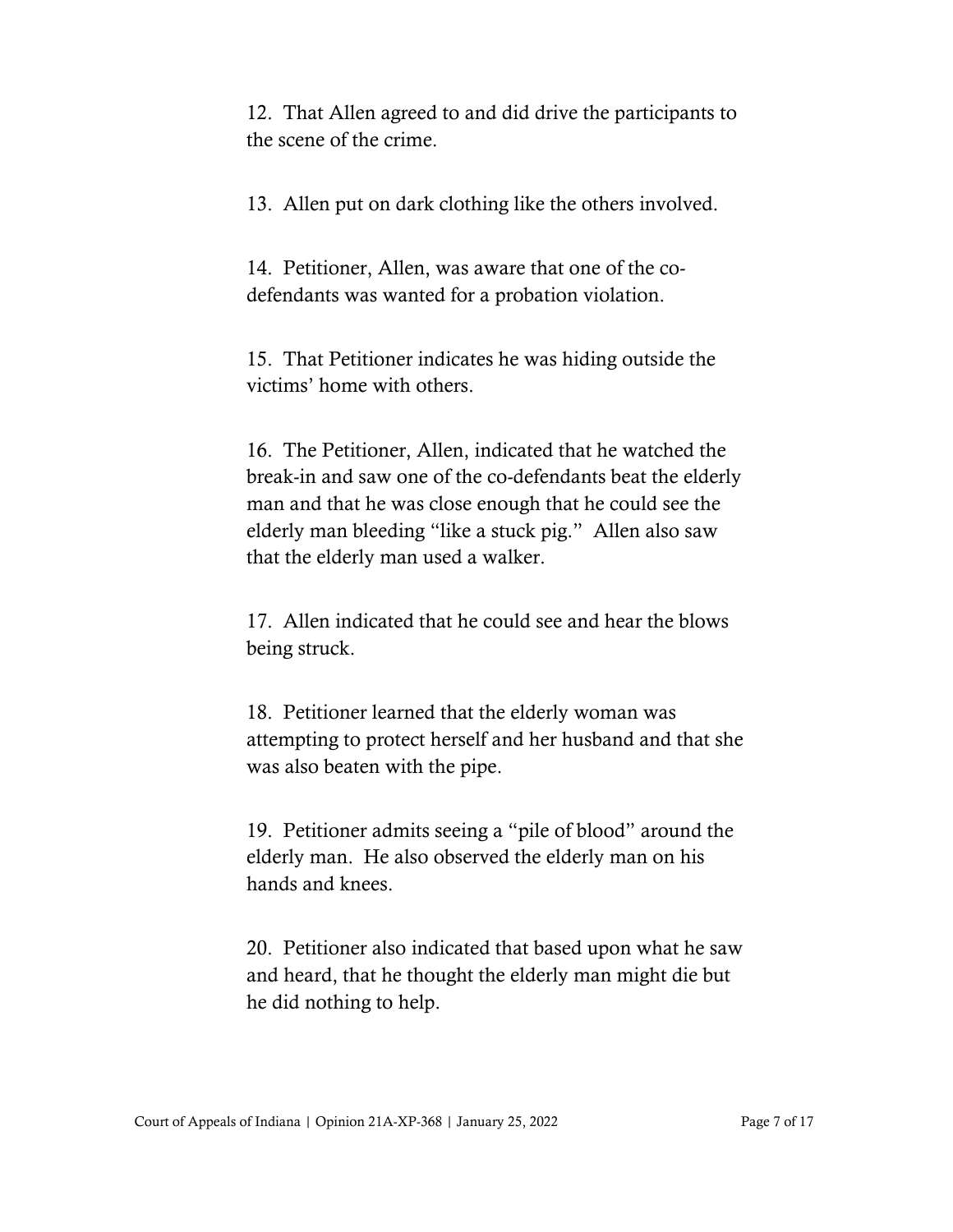21. The Petitioner's statement to detectives indicates that he was at least close enough to see and hear the beating of the Polhgeers [sic]. Allen's statement was inconsistent as to whether he actually entered the premises.

g. The evidence indicates that the crime caused victims Larry and Judith Polhgeers [sic] to receive extreme pain, multiple contusions, and/or lacerations as a result of the beating.

h. In sum, Defendant's statement and the evidence in the case reviewed by the Court indicates that his participation was knowing and that his involvement is not consistent with the limited involvement relayed to the Court at the hearing on expungement.

\* \* \* \* \*

j. The evidence in this case, and Allen's own prior statements, show that he certainly was aware of the intent and likely terrible outcome of this conspiracy. Although he now downplays his knowledge and involvement, Mr. Allen's own statement shows that the was fully aware of the risk of harm to the victims. Allen was, in fact, specifically told by one of his co-conspirators, "who wasn't wrapped too tight" that he would show no pity to the man and tie up the woman. Mr. Allen also confirmed in his statement that he knew the potential seriousness of this event. Again, he stated that he didn't know ahead of time if they intended to kill the elderly couple but that "it didn't sound very good and I tried not to know."

k. The Court notes the positive evidence presented on behalf of Petitioner, Allen. The Court finds that Petitioner, Allen, has received the benefit of a plea to a reduced charge and a modification of sentence which included in-home incarceration.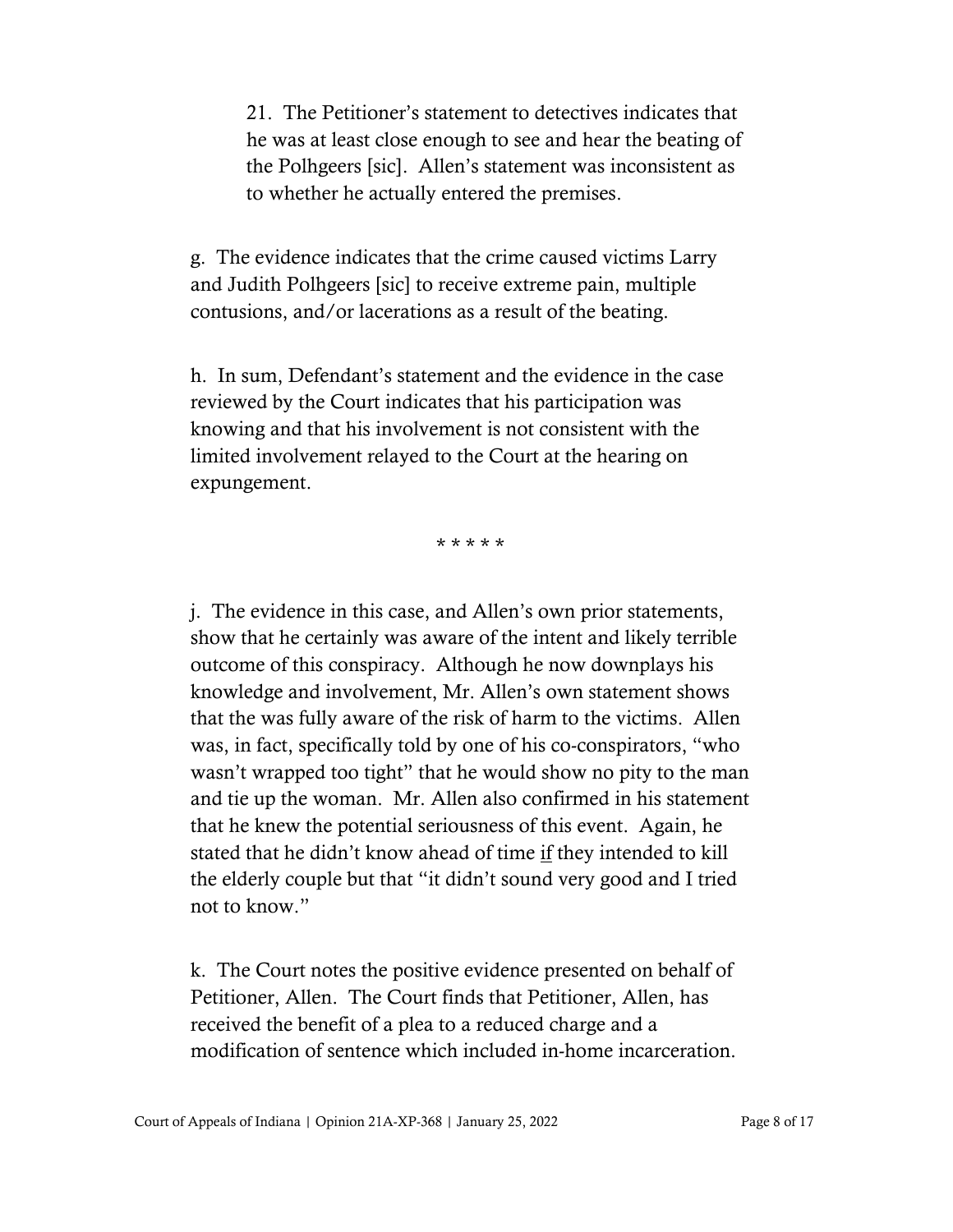l. As the Supreme Court has indicated, some crimes are too awful to warrant expungement, and this is one of those crimes. The crime Mr. Allen committed was reprehensible and Mr. Allen's involvement was knowing and significant. Mr. Allen has significantly minimized his involvement and advance knowledge of the events involved in this crime.

(App. Vol. III at 4-7) (emphases in original) (internal citations to the record omitted).

[3] On March 4, 2021, Allen filed a notice of appeal in which he requested the January 25, 2021, telephonic pre-trial conference be transcribed for his appeal. On March 16, 2021, the trial court issued an order that noted Allen's request for a transcript of the January 25, 2021, telephonic pre-trial conference and further stated:

> [T]he Court having examined said request and being duly and sufficiently advised, now finds that a Pretrial Hearing was held by telephone on January 25, 2021 regarding the Indiana Supreme Court Decision. The Court issued an Order on Request for Hearing or Pretrial Conference, signed on January 29, 2021, which memorialized said Telephonic Pretrial.

It is therefore considered, ordered and adjudged that Petitioner's Notice of Appeal requesting a transcript cannot be granted as no formal hearing was held following the decision of the Indiana Supreme Court[.]

(*Id*. at 85) (original formatting omitted).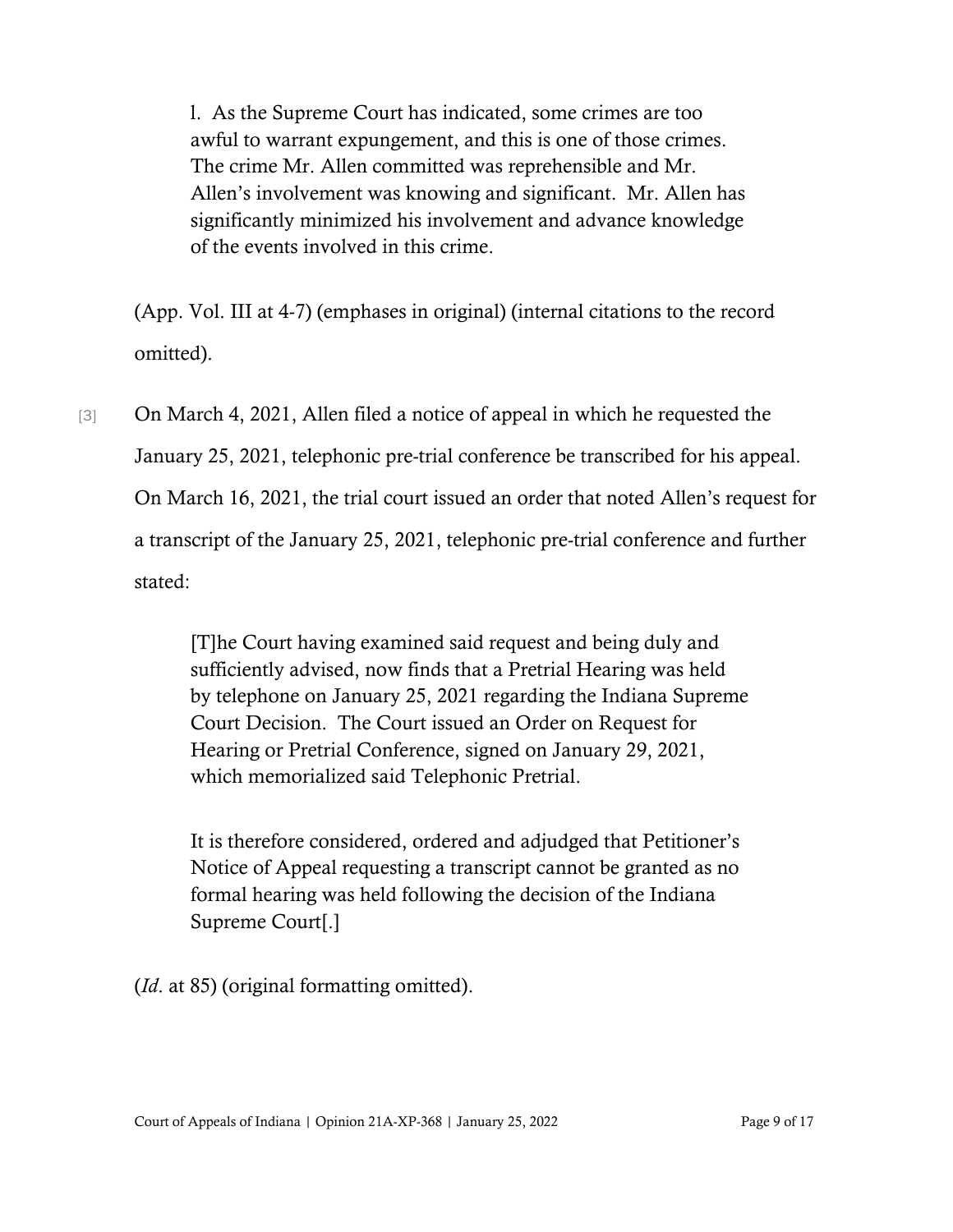[4] On April 1, 2021, Allen filed a petition for this court to stay his appeal and remand the matter to the trial court for evidentiary hearings as well as a verified statement of evidence<sup>[1](#page-9-0)</sup> regarding the unrecorded telephonic pretrial conference. In this petition to stay, Allen argued:

> 6. In the Affidavit submitted with the [statement of evidence], Allen's Counsel, Judson G. McMillin, swears that during the telephonic pretrial conference, the trial court and the parties, at the suggestions of the trial court, agreed that there was no need for an additional hearing due to the fact that the judge indicated there was no need for any additional evidence to be put on the record. Furthermore, the parties and the trial court agreed that it appeared the Indiana Supreme Court's order simply required the

<span id="page-9-0"></span> $1$  Indiana Appellate Rule 31 governs the use of a statement of evidence when no transcript is available and provides:

A. Party's Statement of Evidence. If no Transcript of all or part of the evidence is available, a party or the party's attorney may prepare a verified statement of the evidence from the best available sources, which may include the party's or the attorney's recollection. The party shall then file a motion to certify the statement of evidence with the trial court or Administrative Agency. The statement of evidence shall be submitted with the motion.

B. Response. Any party may file a verified response to the proposed statement of evidence within fifteen (15) days after service.

C. Certification by Trial Court or Administrative Agency. Except as provided in Section D below, the trial court or Administrative Agency shall, after a hearing, if necessary, certify a statement of the evidence, making any necessary modifications to statements proposed by the parties. The certified statement of the evidence shall become part of the Clerk's Record.

D. Controversy Regarding Action of Trial Court Judge or Administrative Officer. If the statements or conduct of the trial court judge or administrative officer are in controversy, and the trial court judge or administrative officer refuses to certify the moving party's statement of evidence, the trial court judge or administrative officer shall file an affidavit setting forth his or her recollection of the disputed statements or conduct. All verified statements of the evidence and affidavits shall become part of the Clerk's Record.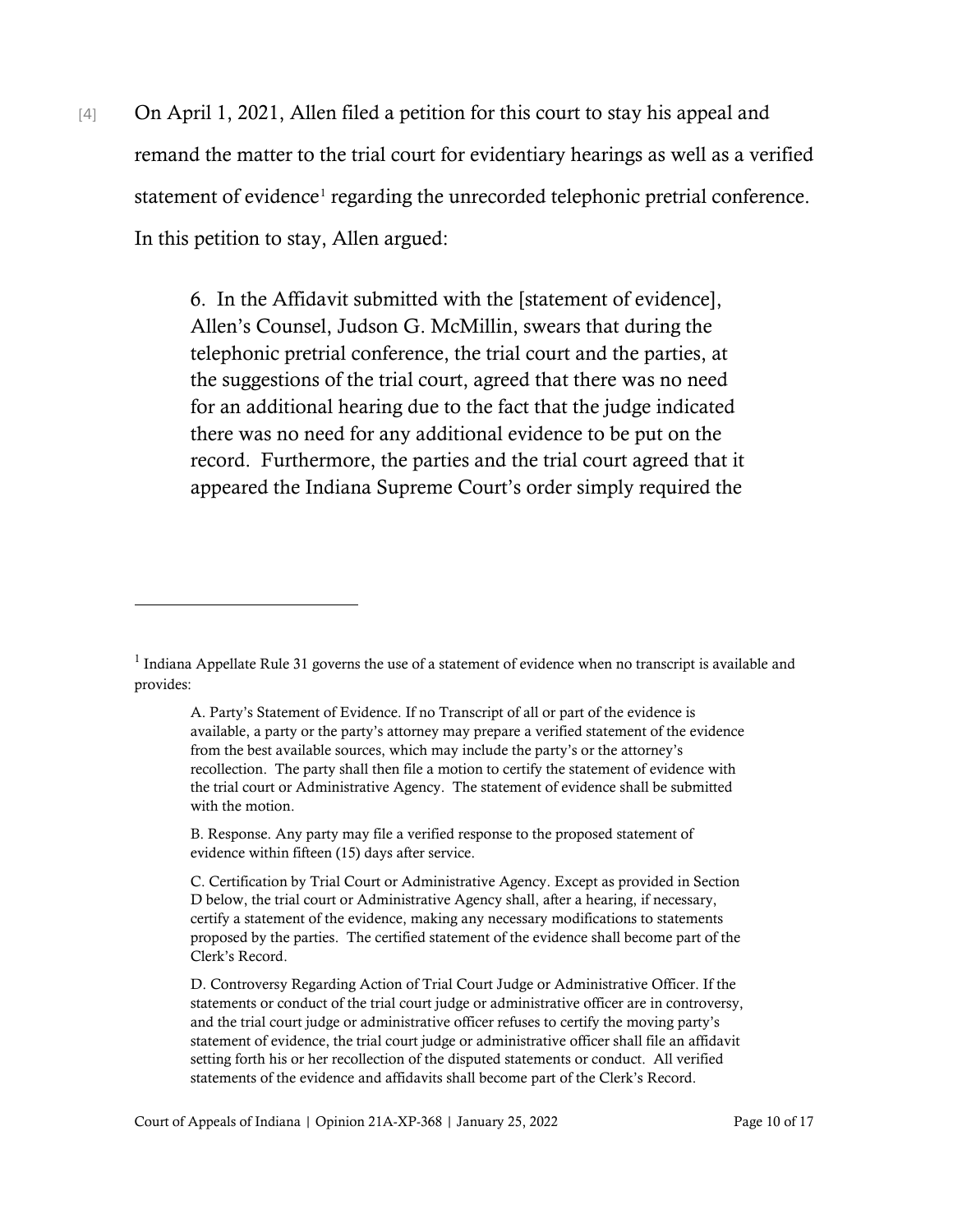judge to issue a new order that complied with the Supreme Court's Order.

7. Following the telephonic pretrial conference, the trial court issued a 69-page Order denying Brian Allen's expungement for the second time. The trial court included evidence that the parties neither discussed, nor had an opportunity to rebut, despite the fact that the petitioner had requested a hearing.

\* \* \* \* \*

9. Counsel submit that staying this matter and remanding to the trial court for an evidentiary proceeding would promote judicial economy and is necessary for the administration of justice.

10. Specifically, this Court would not need to spend time deciding issues based on an incomplete record, and Brian Allen would have a fair opportunity to rebut the evidence that the trial court relied upon to reach its decision, which is necessary for the administration of justice and fundamental fairness.

(*Id*. at 87-8.) On April 6, 2021, the trial court set a hearing for May 14, 2021, on Allen's verified statement of evidence of the unrecorded telephone pretrial conference, indicating that it "may hear additional evidence in this matter as permitted by law, and as agreed by the parties." (*Id*. at 98.) On April 15, 2021, this court granted Allen's motion to stay appeal and remand to the trial court for further proceedings. In our order, we also required the trial court to "either certify the Statement of Evidence pursuant to Appellate Rule 31(C) or file with the Dearborn Circuit or Superior Courts Clerk an affidavit pursuant to Appellate Rule 31(D)." (*Id*. at 96.)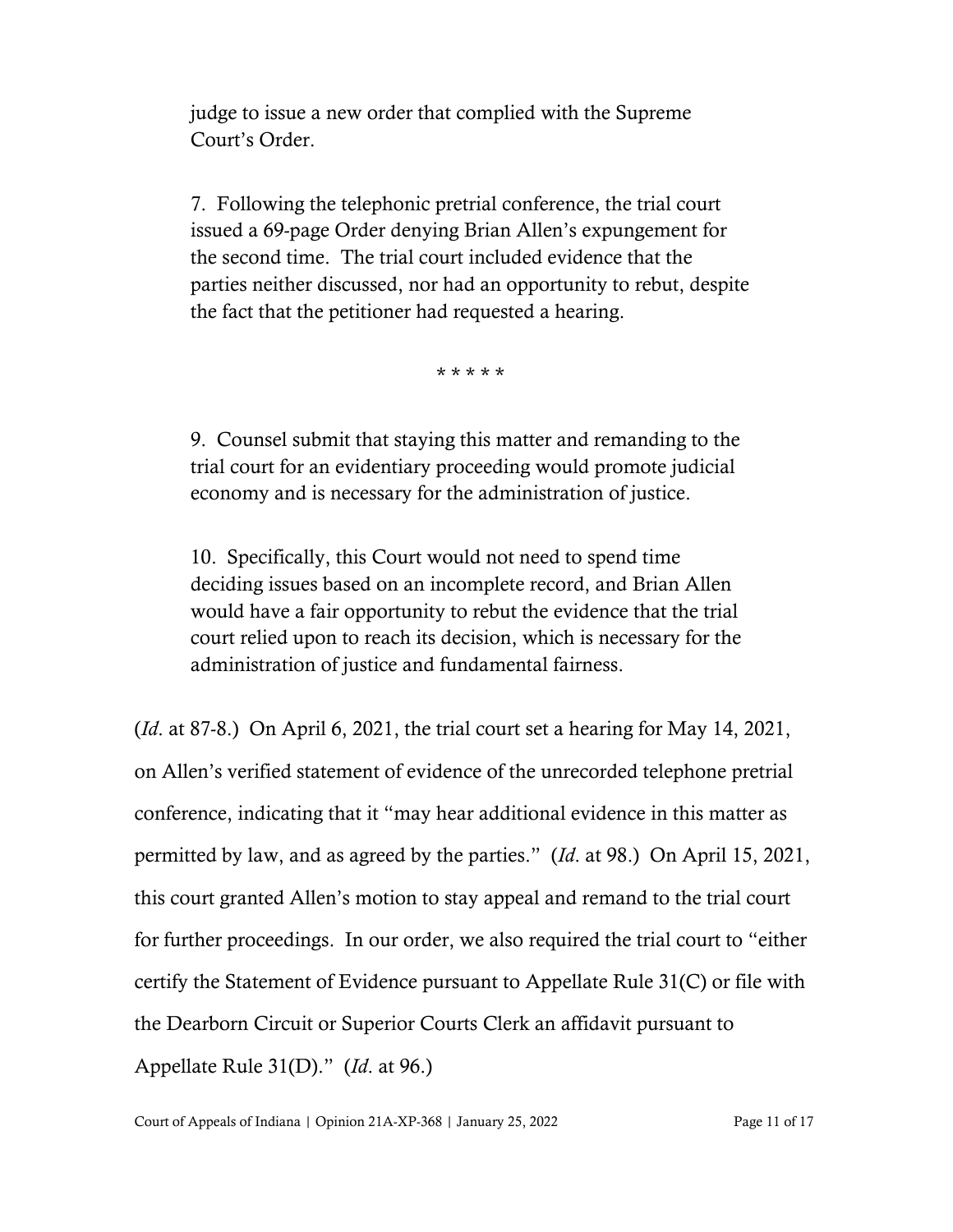[5] On May 14, 2021, the trial court held a hearing and permitted Allen to supplement the record by testifying on his behalf and presenting the testimony of his wife "regarding Mr. Allen's life improvements and the possible benefits of receiving an expungement." (*Id*. at 98.) On May 21, 2021, the trial court issued an order in which it found Allen's testimony "regarding his lack of memory regarding these significant events [was] not credible" and noted other testimony "was similar to that previously presented at the April 1, 2019 hearing." (*Id*.) Based thereon, the trial court confirmed its previous order denying Allen's petition for expungement and denied Allen's motion to reconsider. The same day, Allen filed a motion with this court to hold the appeal in abeyance; he contemporaneously filed a motion to transcribe the May 14, 2021, hearing. On May 26, 2021, this court granted Allen's motion to hold the appeal in abeyance and ordered the Dearborn County Circuit and Superior Courts Clerk to file a transcript of the May 14, 2021, hearing within thirty days of our court's order.

## Discussion and Decision

[6] Generally, we review the denial of a petition for expungement for an abuse of discretion. *Kelley v. State*, 166 N.E.3d 936, 937 (Ind. Ct. App. 2021). An abuse of discretion occurs if the trial court's decision is clearly against the facts and circumstances before it. *Id*. In our review, we do not reweigh evidence or otherwise "substitute our judgment for that of the trial court." *W.R. v. State*, 87 N.E.3d 30, 33 (Ind. Ct. App. 2017). Allen argues the trial court abused its discretion when it denied his petition for expungement because "it failed to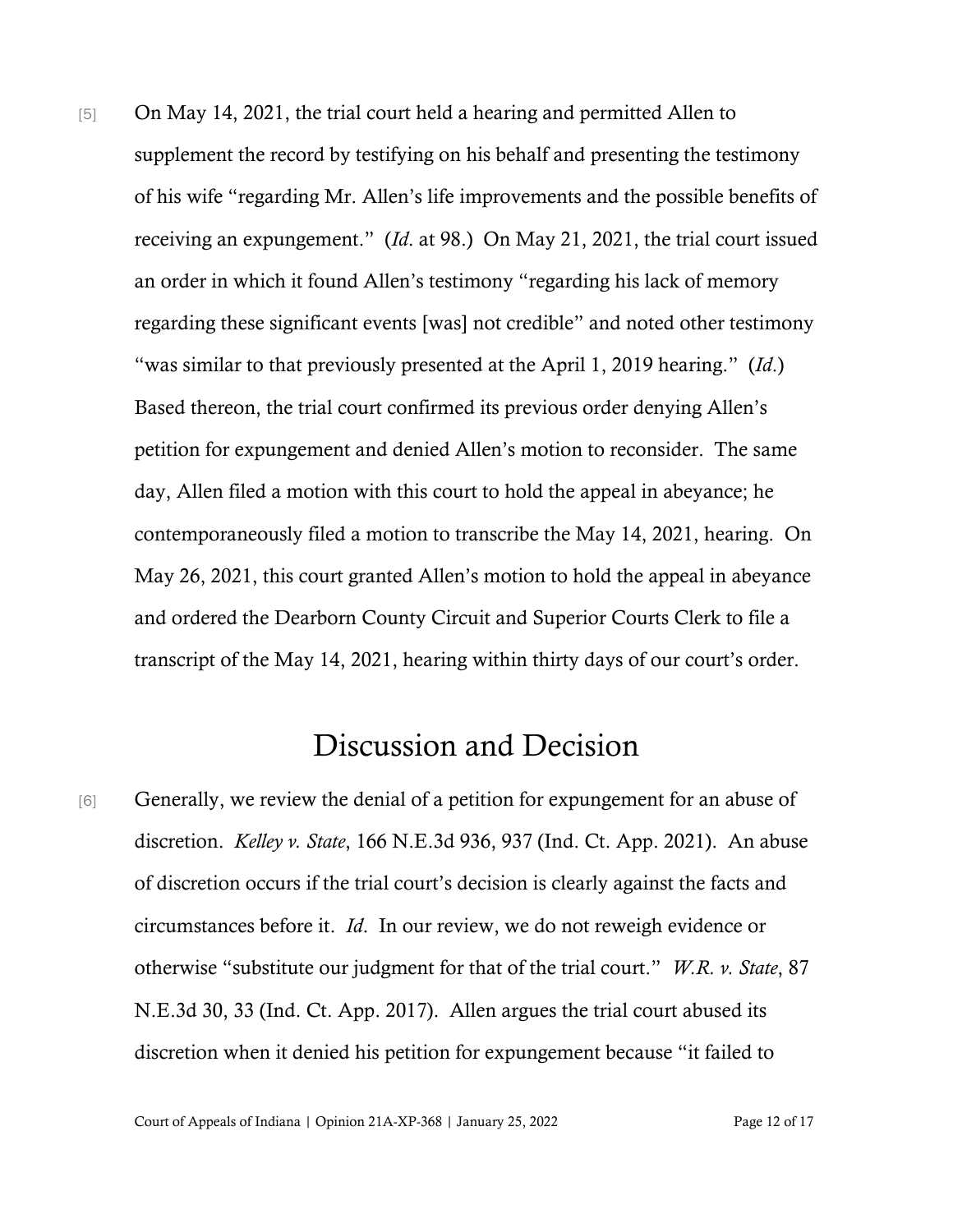properly take into consideration Allen's overall good character, and further failed to give appropriate weight to Allen's rehabilitation following this serious, but isolated criminal act." (Br. of Appellant at 22.)

[7] Under Indiana Code section 35-38-9-4(e), a trial court may order a person's criminal record expunged:

(e) If the court finds by a preponderance of the evidence that:

(1) the period required by this section has elapsed;

(2) no charges are pending against the person;

(3) the person has paid all fines, fees, and court costs, and satisfied any restitution obligation placed on the person as part of the sentence; and

(4) the person has not been convicted of a felony or misdemeanor within the previous eight (8) years (or within a shorter period agreed to by the prosecuting attorney if the prosecuting attorney has consented to a shorter period under subsection (c))

However, pursuant to Indiana Code section 35-38-9-4(b)(3), a "person convicted of a felony that resulted in serious bodily injury to another person" is not eligible for expungement of their criminal record.

[8] In *Allen*, our Indiana Supreme Court was asked to interpret Indiana Code section 35-38-9-4(b)(3). *Allen*, 159 N.E.3d at 583. The State argued Allen was not eligible for expungement because, even though he was convicted of a crime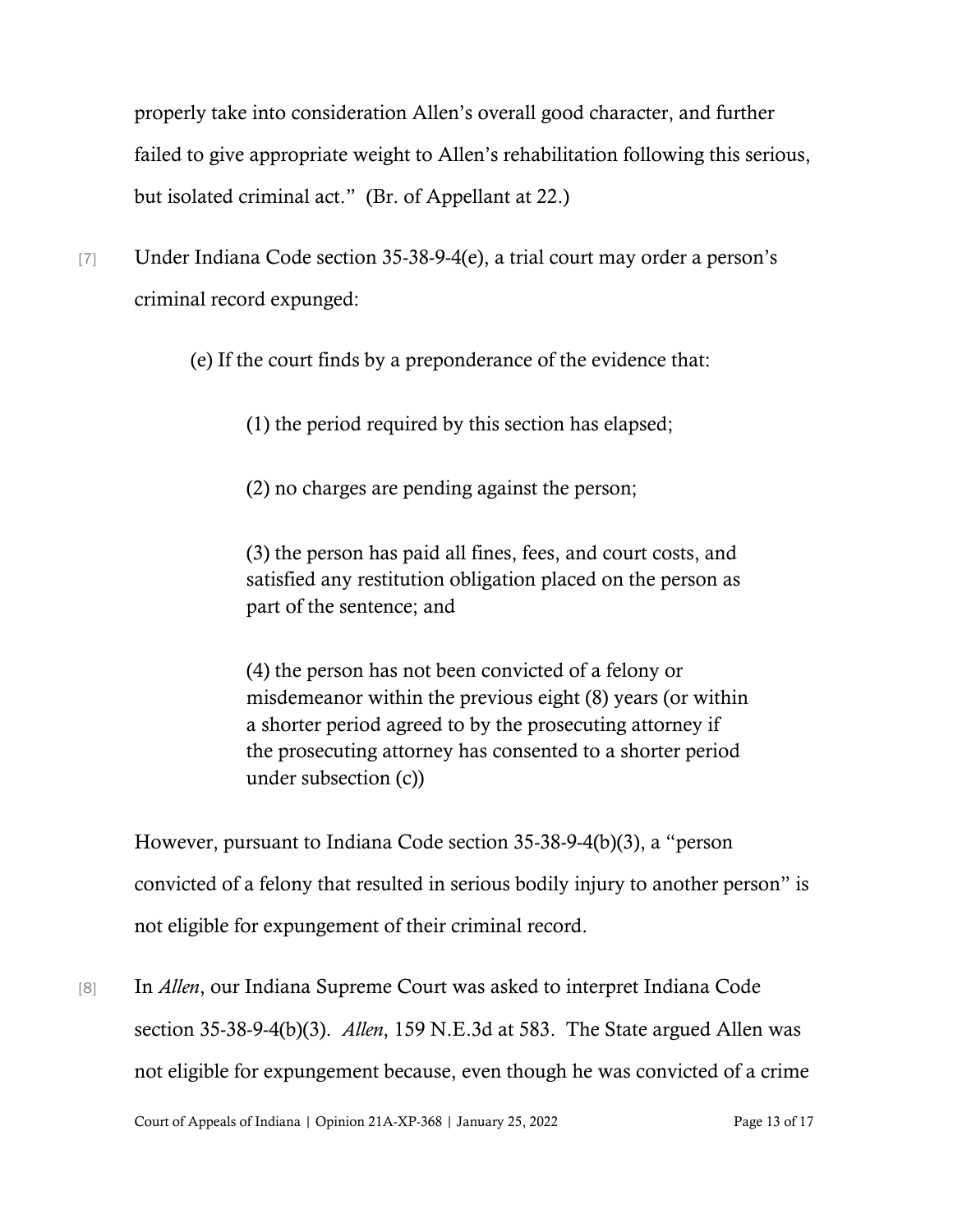that did not have serious bodily injury as an element, the facts of Allen's crime included serious bodily injury to the Pohlgeers. *Id.* Our Indiana Supreme Court determined, based on the plain language of the statute:

While Allen was charged with crimes that involved bodily injury to another person (e.g., aggravated battery and battery with a deadly weapon), those charges were dismissed when he pled guilty to conspiracy to commit burglary. Conspiracy to commit burglary doesn't result in bodily injury to another person. Allen isn't excluded from eligibility for expungement under the SBI [serious bodily injury] Exclusion because he wasn't "convicted of a felony that resulted in serious bodily injury to another person." I.C.  $\S$  35-38-9-4(b)(3).

*Id.* at 584. The Court concluded Allen was eligible for expungement, but it noted his eligibility was not the end of the analysis:

Because the Permissive Expungement Statute excludes from eligibility persons convicted of certain offenses, but vests in the court discretion to either grant or deny a petition, a trial court should engage in a two-step process when considering a petition for expungement. First, a court must determine whether the conviction is eligible for expungement and the petitioner has met the requirements. I.C.  $\S$ § 35-38-9-4(b), -4(e). If the conviction is ineligible, the inquiry ends there. But if the court determines that the conviction is eligible for expungement, it must then collect enough information to determine whether it should grant or deny the petition. In issuing its decision, a trial court may consider a broad array of information, including the nature and circumstances of the crime and the character of the offender.

*Id.* at 585-6. Further, our Indiana Supreme Court held "a trial court, when deciding whether to exercise its discretion, is not prohibited from considering

Court of Appeals of Indiana | Opinion 21A-XP-368 | January 25, 2022 Page 14 of 17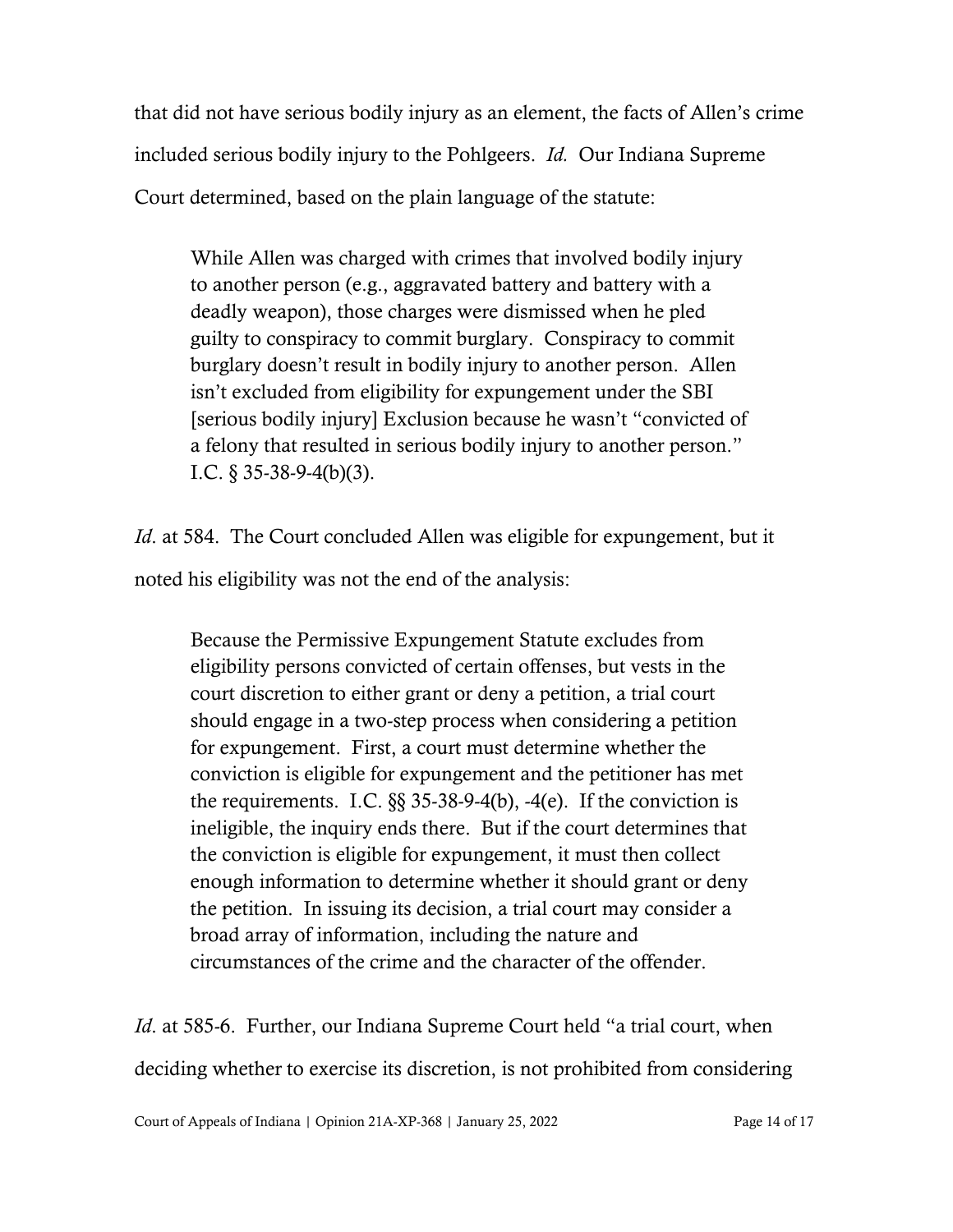the facts of the incident leading to the conviction - even if the conviction itself doesn't require proof of those facts." *Id*. at 585. Noting the trial court below did not "articulate why it denied Allen's petition[,]" our Indiana Supreme Court reversed the trial court's order denying Allen's petition for expungement and remanded for the trial court to exercise its discretion as to whether Allen's conviction should be expunged. *Id*. at 586.

[9] On February 4, 2021, the trial court denied Allen's petition for expungement. The court confirmed that denial on May 21, 2021, after the trial court received additional testimony from Allen and Allen's wife. The trial court's decision, as noted *supra*, examined the circumstances of the crime and Allen's involvement in the criminal incident from which his conviction stemmed. The trial court recognized Allen did not participate in the attack on the Pohlgeers insofar as striking any blows, but also noted his inaction in obtaining medical help for Mr. Pohlgeer, who Allen saw "bleeding like a stuck pig" and "on his hands and knees" in a "pile of blood[.]" (App. Vol. III at 5.) The trial court recognized the "positive evidence" presented on Allen's behalf, but the trial court ultimately determined "some crimes are too awful to warrant expungement, and this is one of those crimes." (*Id*. at 7.)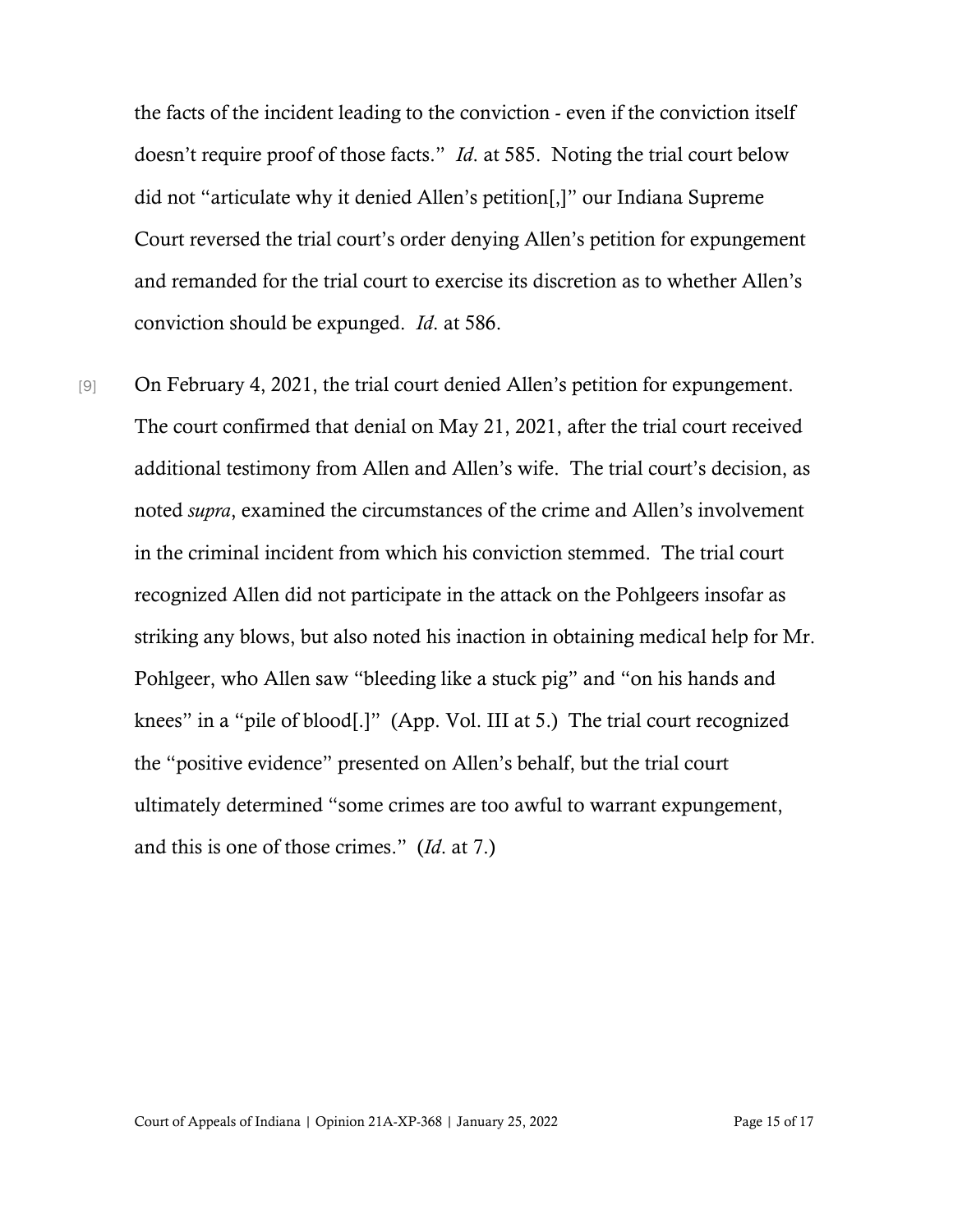$[10]$  Allen argues that the trial court did not give sufficient weight<sup>[2](#page-15-0)</sup> to the rehabilitative efforts Allen has made since his conviction, which our Indiana Supreme Court noted in its decision:

> At the hearing on his petition, the court heard testimony from Allen on his commitment to work and to his wife and two children. The expungement, he testified, would permit him to advance his career, to "do a better job of being able to provide for [his] family," and to teach his children responsibility. The court also admitted into evidence letters of recommendation from Allen's brother-in-law, his coworker, and a doctor - each of whom attested to Allen's good character and strong work ethic. And while neither of the Pohlgeers attended the expungement hearing, the court considered their testimony from other sources. Larry Pohlgeers, who had passed away, opined at an earlier sentence-modification hearing that Allen "should be given a break" since he'd "learned his lesson." For her part, Judith Pohlgeers informed a victims' advocate that she "was in agreement with Mr. Allen's conviction being expunged in this matter."

*Allen*, 159 N.E.3d at 582. Allen's argument is an invitation for us to reweigh the evidence, which we cannot do. *See W.R*., 87 N.E.3d at 33 (Ind. Ct. App.

<span id="page-15-0"></span> $<sup>2</sup>$  Allen argues his rehabilitative efforts should have been given more weight by the trial court because</sup> "expungement statutes must be liberally construed . . . [as to apply] the remedial nature and purpose of expungement, which is to promote redemption and rehabilitation." (Br. of Appellant at 26.) In support of that argument, Allen relies upon *Ball v. State*, 165 N.E.3d 130 (Ind. Ct. App. 2021), in which our court stated, "expungement statutes are inherently remedial and, as such, should be liberally construed to advance the remedy for which they were enacted." *Id*. at 136. We acknowledge and agree with the statement in *Ball* and the precedent upon which it relies, and we note that liberally construing a statute does not mean increasing the weight of any factor presented for consideration or lessening the discretion assigned to the trial court in expungement cases. Further, we note that some of the factors to be consider in the case before us, i.e., the violent nature of the underlying incident, were not present in *Ball*. *See Ball*, 165 N.E.3d at 135 (noting Ball's crime was not violent in nature).